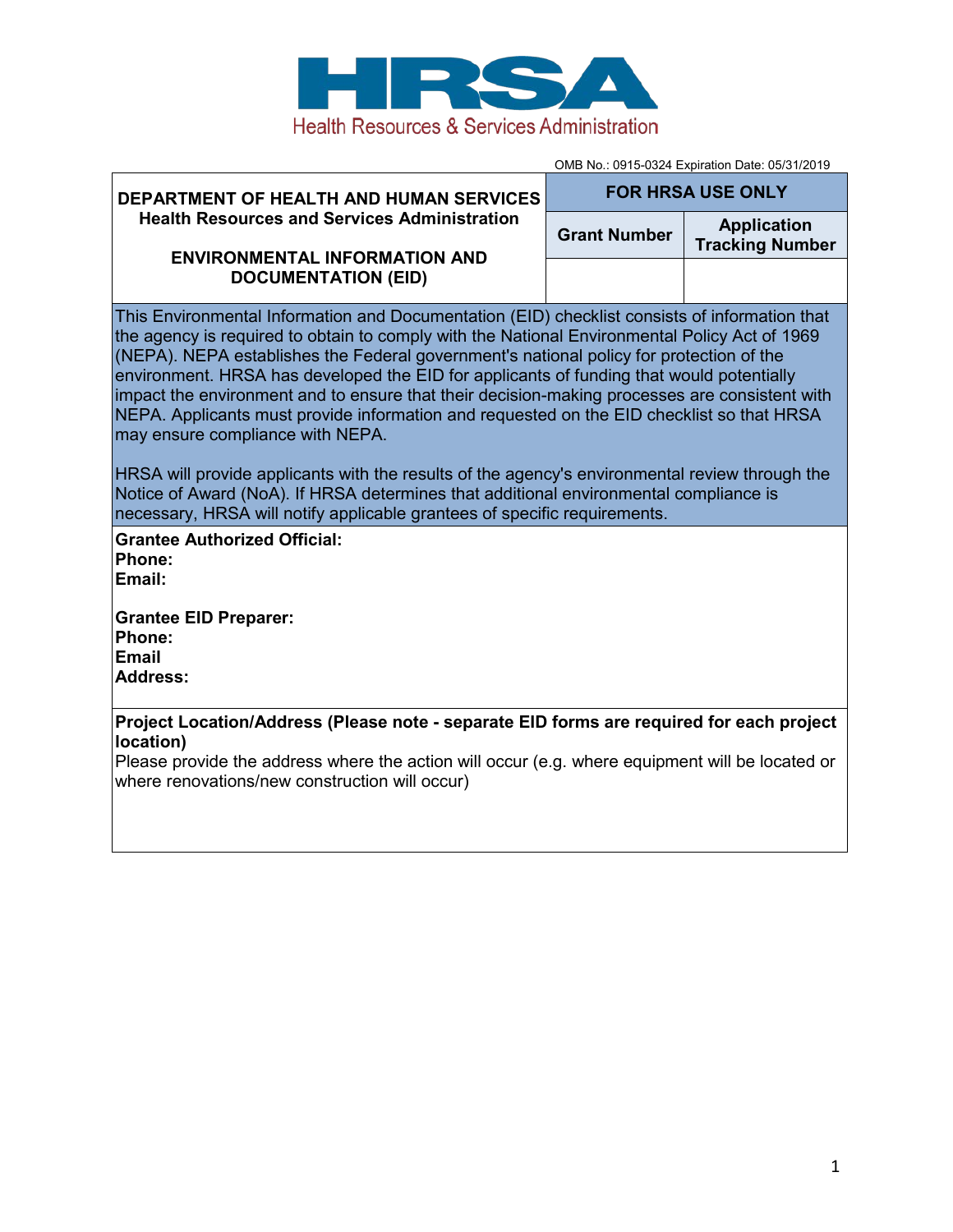

**Scope of work Describe all actions that are part of the proposed action (Please include a description of the entire project, including elements that will use non-federal funding)**

**Site Description - required for all building renovations (e.g. interior renovations, new windows, roofs, etc.) and new construction (including building additions, temporary facilities, and trailers)**

Site acreage:

Land use on site:

Land use surrounding site (current use, zoning and proposed changes if applicable):

Buildings currently on site (stories, height, age, total sq. footage):

Vegetation on site (e.g. grasses, shrub, heavily wooded, none because it's paved, etc.):

Streams/wetlands on site or adjacent to the site:

Proposed ground disturbance (sq. footage):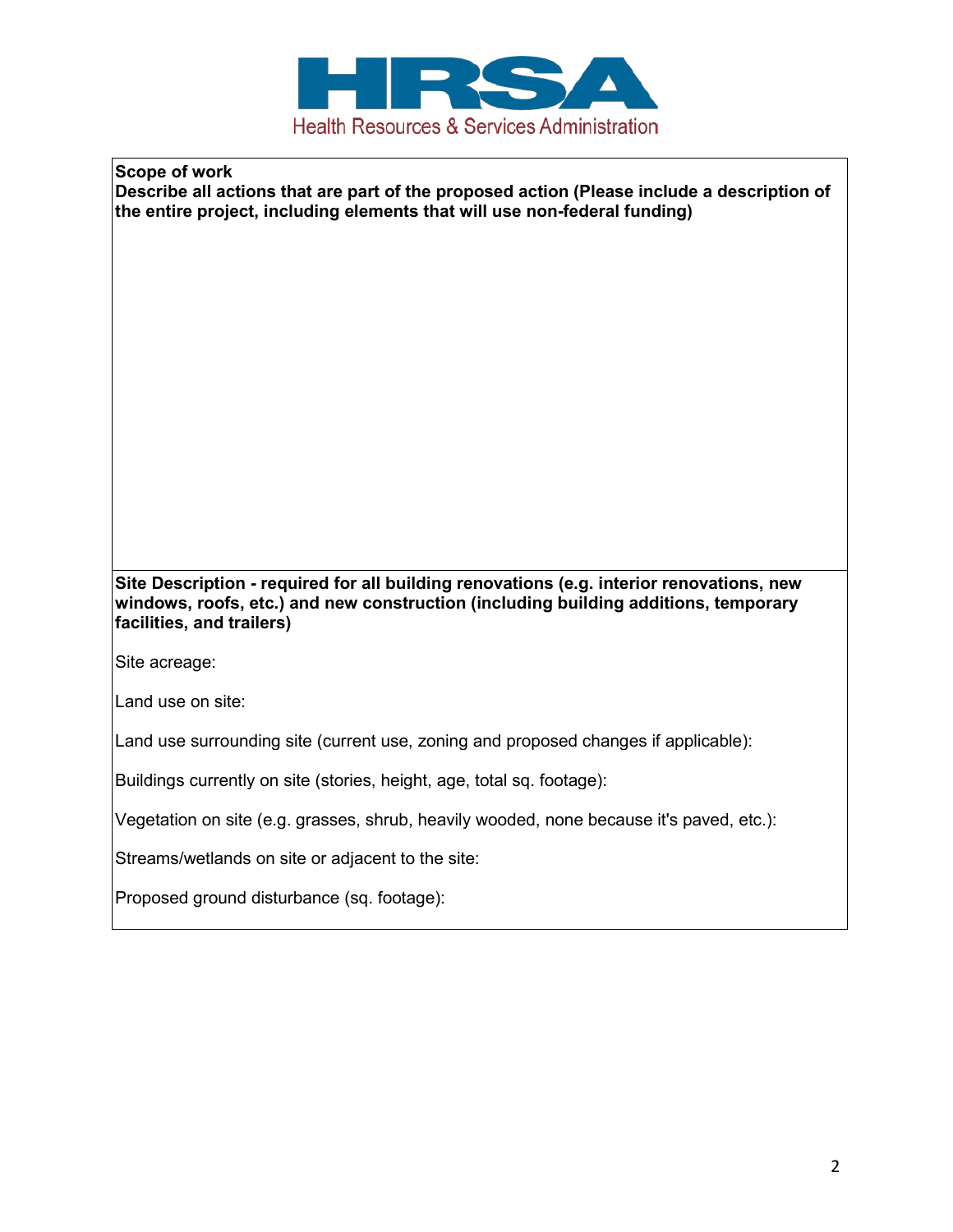

## **A. Scope of Proposed Action**

This set of questions is concerned with size and scope of the proposed action

A.1. Will the action involve the purchase, construction or lease of new facilities (including temporary facilities and trailers), or substantially increase the capacity of an existing health care facility?

 $\Box$  Yes  $\Box$  No

If yes explain:

A.2. Is the action significantly greater in scope than other development taking place in the area, or will it have significant unusual characteristics?

 $\Box$  Yes  $\Box$  No

If yes explain:

## **B. Potential for Public Controversy**

This set of questions is concerned with whether or not the proposed action has or could generate public controversy.

B.1. Are there any public concerns or controversy with respect to effects of the action on environmental or cultural resources based on reasonable and substantial issues?  $\Box$  Yes  $\Box$  No

B.2. Have comments on the action's impacts to environmental or cultural resources been received from the public or from local, State, or Federal agencies?  $\Box$  Yes  $\Box$  No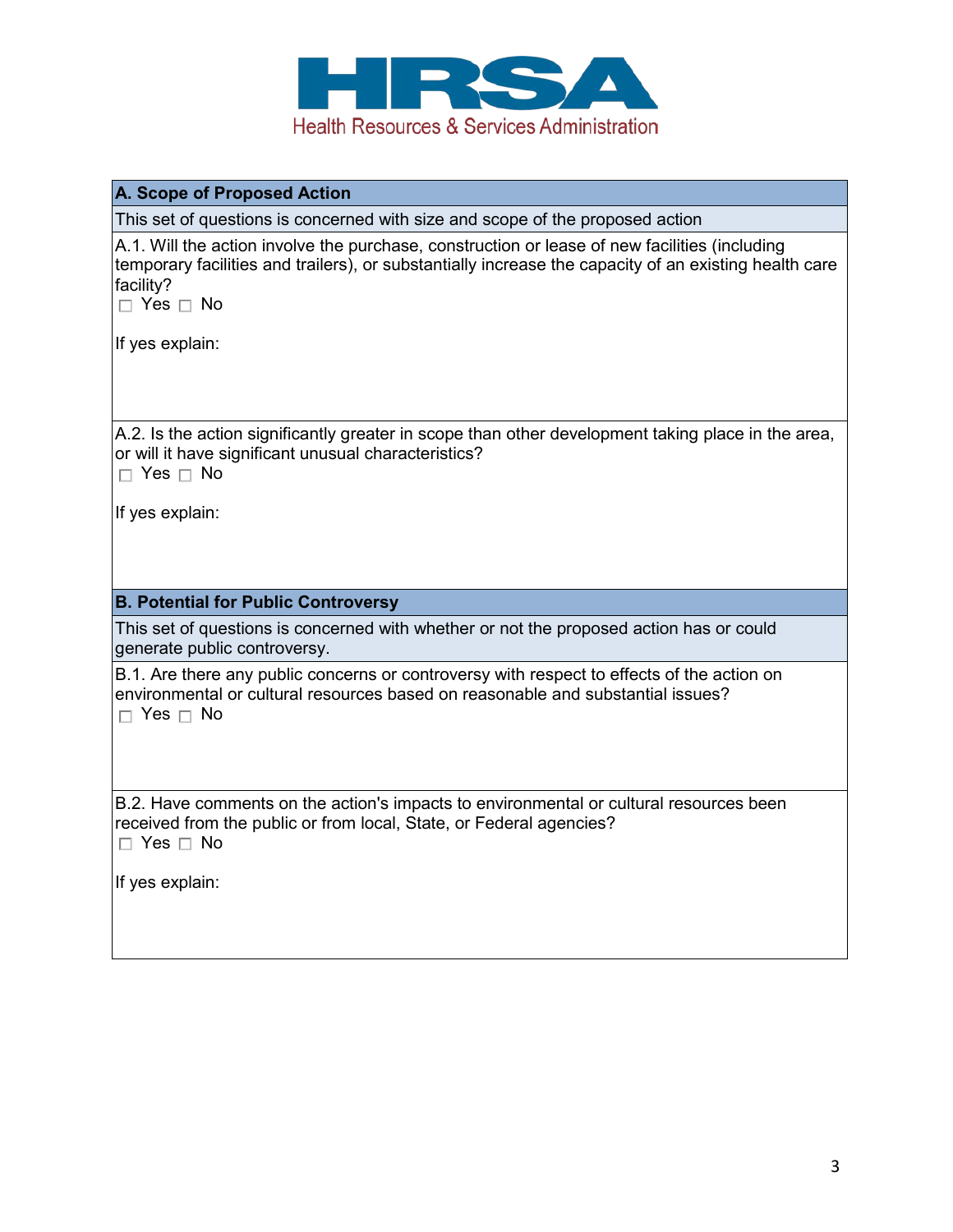

| C. Degradation of Environmental Conditions                                                                                                                                                                                                                                                                         |
|--------------------------------------------------------------------------------------------------------------------------------------------------------------------------------------------------------------------------------------------------------------------------------------------------------------------|
| This set of questions concerns the potential for actions to degrade, even slightly, already<br>existing poor environmental conditions.                                                                                                                                                                             |
| C.1. Will the action increase identifiable ambient air pollution levels from a new emission source<br>or from existing sources (e.g., lab fume hoods, HVAC systems, etc.)?<br>$\Box$ Yes $\Box$ No                                                                                                                 |
| If yes explain:                                                                                                                                                                                                                                                                                                    |
| C.2. Will the action increase identifiable ambient air pollution levels through a major increase in<br>the number of or use of automobiles, trucks (e.g., will there be a large number of new<br>employees or patients traveling to the site, or a large number of deliveries to the site?<br>$\Box$ Yes $\Box$ No |
| C.3. Will the action exceed city or State health or Federal air quality standards with exhausts<br>from fume hoods<br>$\Box$ Yes $\Box$ No                                                                                                                                                                         |
| If yes explain:                                                                                                                                                                                                                                                                                                    |
| C.4. Will the action cause or increase soil erosion?<br>$\Box$ Yes $\Box$ No                                                                                                                                                                                                                                       |
| If yes explain (For building additions and/or new construction, please list measures to be taken to<br>control sedimentation and soil erosion):                                                                                                                                                                    |
| C.5. Will the action discharge stormwater or pollutants into a stream, river, lake, etc.?<br>$\Box$ Yes $\Box$ No                                                                                                                                                                                                  |
| If yes explain(For building additions and/or new construction, please note any stormwater<br>management practices to be utilized):                                                                                                                                                                                 |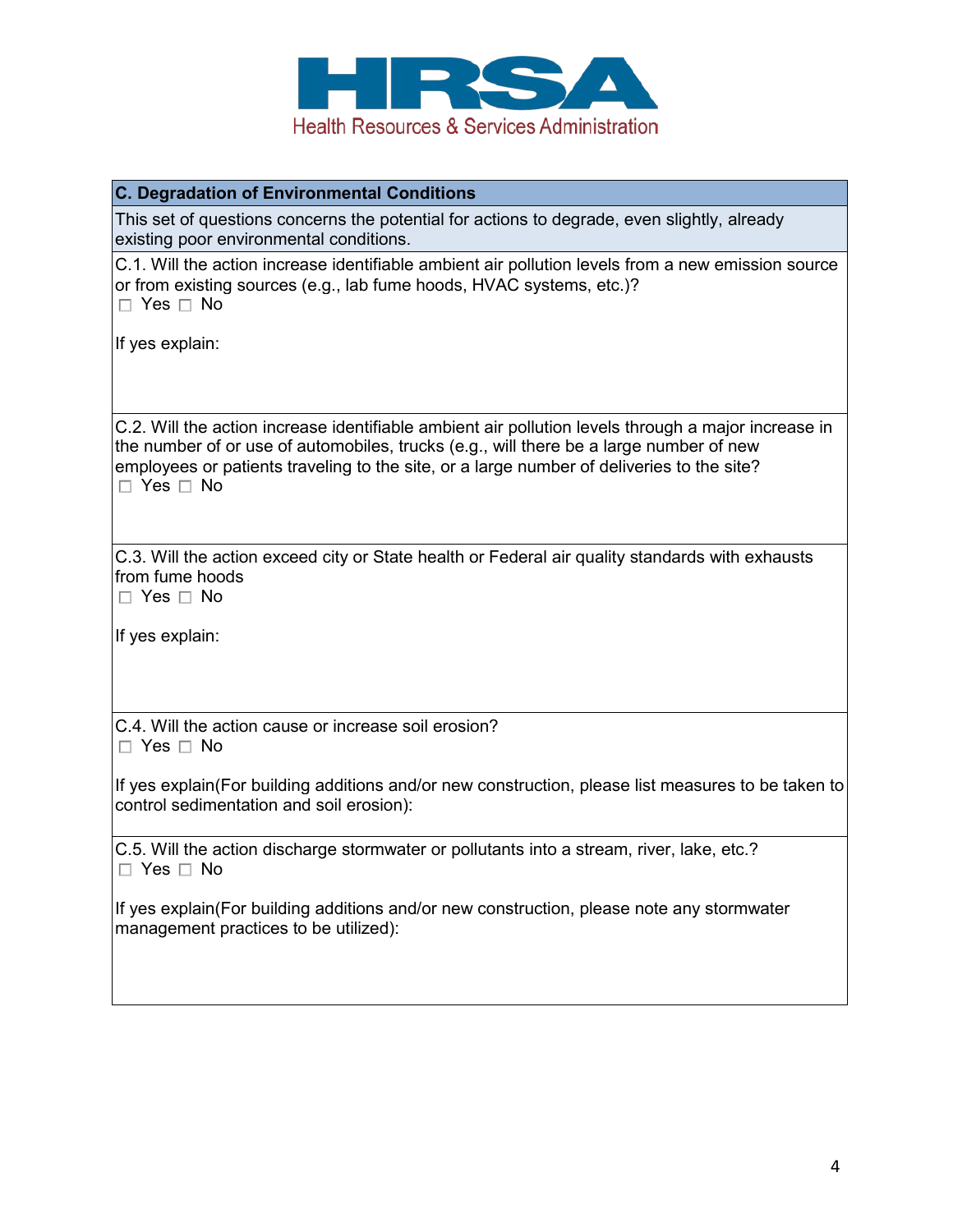

C.6. Will the action overload existing waste treatment plants due to new loads (water volume, chemicals, toxicity, etc.)?

 $\Box$  Yes  $\Box$  No

If yes, please obtain and submit a connection permit or other approval from local sewer authority.

C.7. Will the action allow seepage of contaminants into the water table?  $\Box$  Yes  $\Box$  No

If yes explain:

## **D. New or Unproven Technology**

This set of questions is concerned with the deployment of new or unproven technology with the potential adverse effects or actions involving unique or unknown environmental risks

D.1. Will the action involve the purchase or use of new or unproven technology?  $\Box$  Yes  $\Box$  No

If yes explain:

D.2. Will the action involve the purchase or use of technology for which the environmental impacts are unknown?

 $\Box$  Yes  $\Box$  No

If yes explain:

## **E. Presence of cultural, archaeological, historical or other protected resources**

This set of questions is concerned with potential impacts to cultural resources including, but not limited to, buildings; archaeological sites; National Historic Landmarks; objects of significance to a Native American Tribe including graves, funerary objects, and traditional cultural properties; or other protected resources. HRSA will provide applicants with the results of the agency's historic preservation assessment through the NoA. If HRSA determines that additional review by the State Historic Preservation Office (SHPO) is necessary, HRSA will instruct applicable grantees on how to initiate consultation with the SHPO.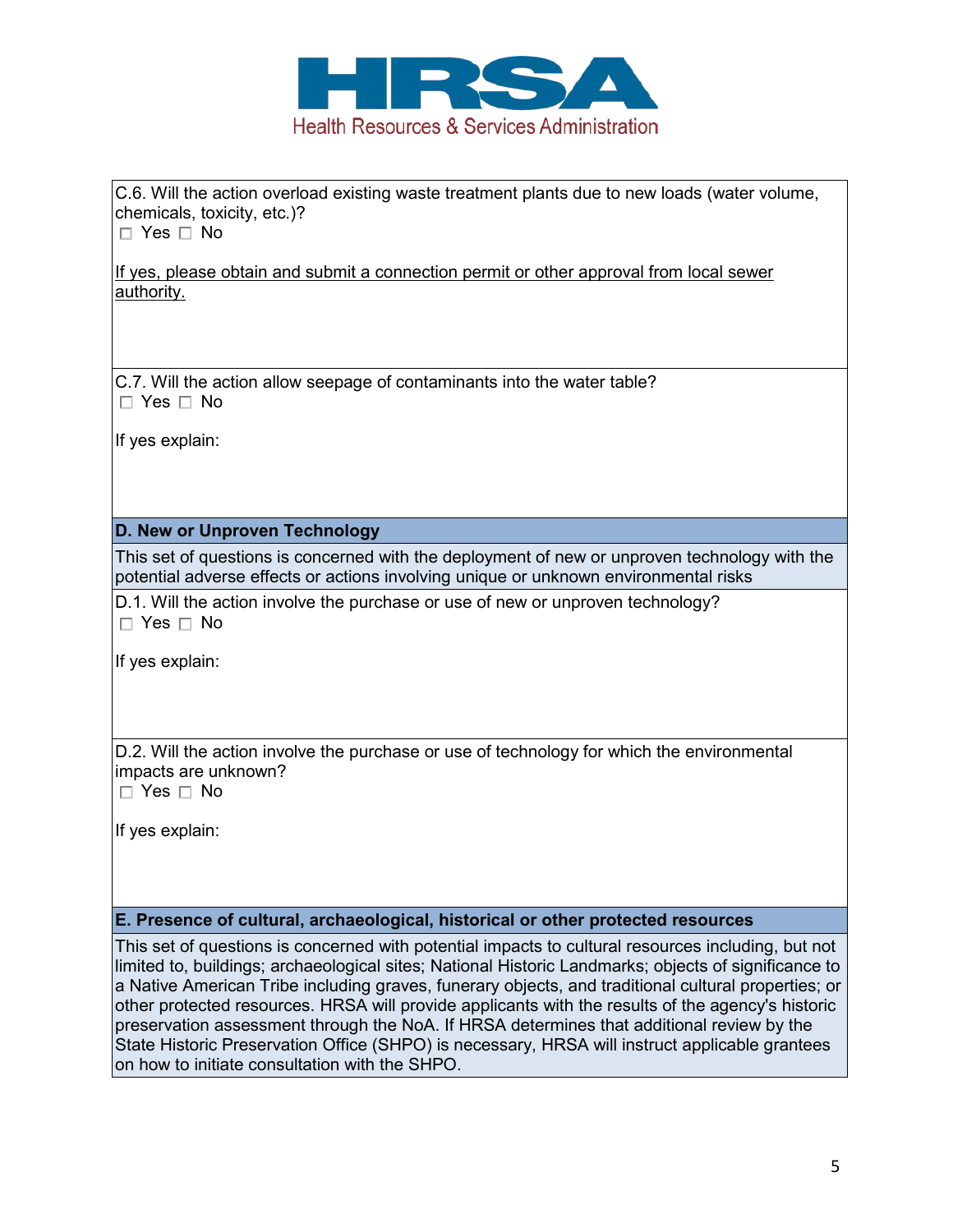

E.1. Will the action involve the purchase, construction, alteration, renovation, or lease of real property or portion of real property?

 $\Box$  Yes  $\Box$  No

If yes, when was the building constructed?

E.2. Will the proposed action occur in or near a building listed on or eligible for listing on the National Register of Historic Places?

 $\Box$  Yes  $\Box$  No

E.3. Will the proposed action adversely affect properties listed on or eligible for listing on the National Register of Historic Places?

 $\Box$  Yes  $\Box$  No

If yes explain:

E.4. Will the action encroach upon, change views to, or change noise levels around any historical, architectural, or archeological cultural property?  $\Box$  Yes  $\Box$  No

If yes explain:

# **F. Protected Species**

This set of questions is concerned with protected plant and animals, including endangered or threatened species or their critical habitat.

F.1. Will the action be likely to adversely affect a plant or animal species listed on the Federal or applicable State list of endangered or threatened species or a specific critical habitat of an endangered or threatened species?

For assistance, contact the appropriate State Fish and Wildlife Agency or the regional office of the U.S. Fish and Wildlife Service.

 $\Box$  Yes  $\Box$  No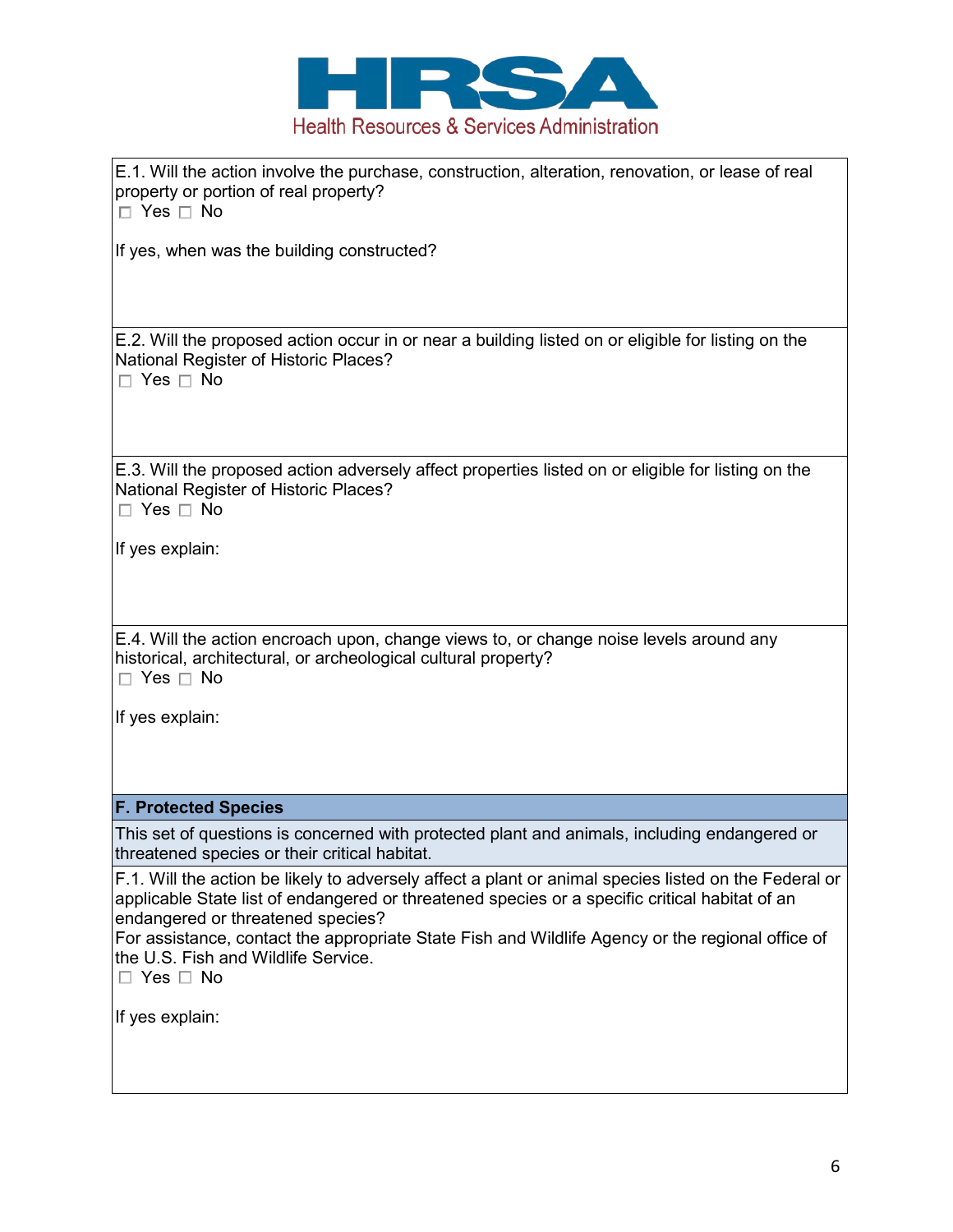

F.2. Will the action adversely affect nesting Bald Eagles or migratory birds?  $\Box$  Yes  $\Box$  No

If yes explain:

## **G. Special Status Areas and Critical Resources**

These questions are concerned with actions with the potential to adversely affect special status areas or other critical resources such as wetlands, floodplains, coastal zones, wildlife refuge and wilderness areas, wild and scenic rivers, or sole or principal drinking water aquifers.

G.1. Are there wetlands or waters of the U.S. on or adjacent to the site?  $\Box$  Yes  $\Box$  No

If yes, attach National Wetland Inventory Map, State or local map, or site specific map

G.2. Will the action include discharge to or the filling or dredging of wetlands?  $\Box$  Yes  $\Box$  No

If yes explain:

G.3. Will the action require a section 404 (Clean Water Act) permit for actions in a wetland and/or section 10 (Rivers and Harbors Act) permit for actions in a stream or river? (Activities in or near a wetland or river may require a permit from the U.S. Army Corps of Engineers or U.S. Coast Guard. Includes: construction in or near any wet or dry waterway, stream crossings, intake structures, outfalls, etc.)

 $\Box$  Yes  $\Box$  No

If yes, provide status of permit process: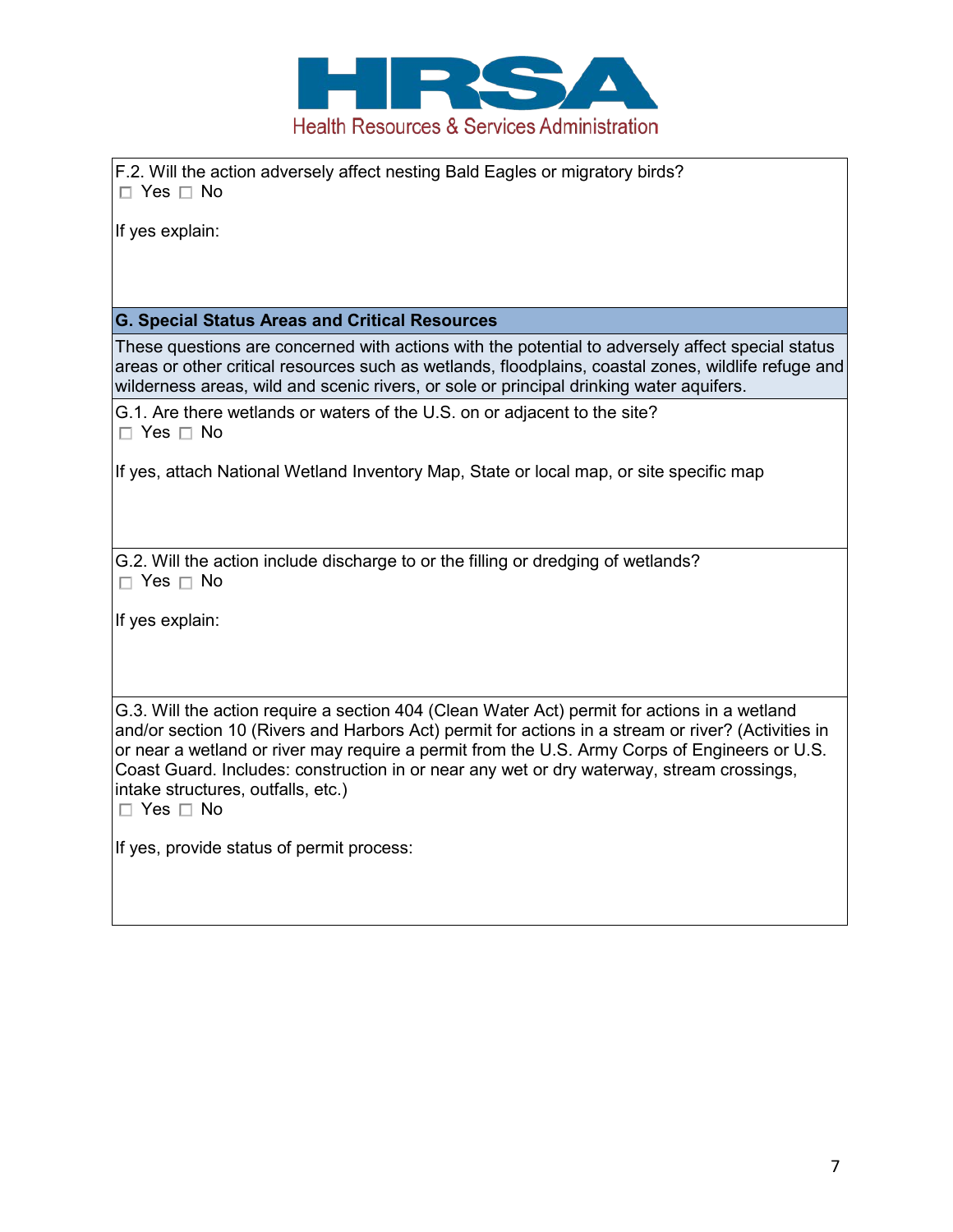

G.4. Is the project site located in either a 100-year or a 500-year floodplain?  $\Box$  Yes  $\Box$  No

Regardless of whether the project is in a known floodplain, please attach a Flood Insurance Rate Map to this document. **Clearly mark** the location of the facility, and the NFIP Panel Number. FIRMettes can be generated electronically at no cost at the FEMA Map Service Center website. The FIRMette module is located in the upper left hand corner, while the tutorial is at the lower right hand corner of the webpage. (If Flood Insurance Rate Maps do not exist for the project site, a floodplain survey or consultation may be required.)

G.5. Will the proposed action include new construction or new site features (e.g., new buildings, additions, fences, parking lots, signage, etc.) in the floodplain?  $\Box$  Yes  $\Box$  No

If yes explain:

G.6. Will the proposed action adversely impact flood flows in a floodplain or support development in a floodplain?

 $\Box$  Yes  $\Box$  No

If yes explain:

G.7. Will the proposed action include alter floodplain levels?  $\Box$  Yes  $\Box$  No

If yes explain:

G.8. Will the proposed action discharge stormwater to the floodplain?  $\Box$  Yes  $\Box$  No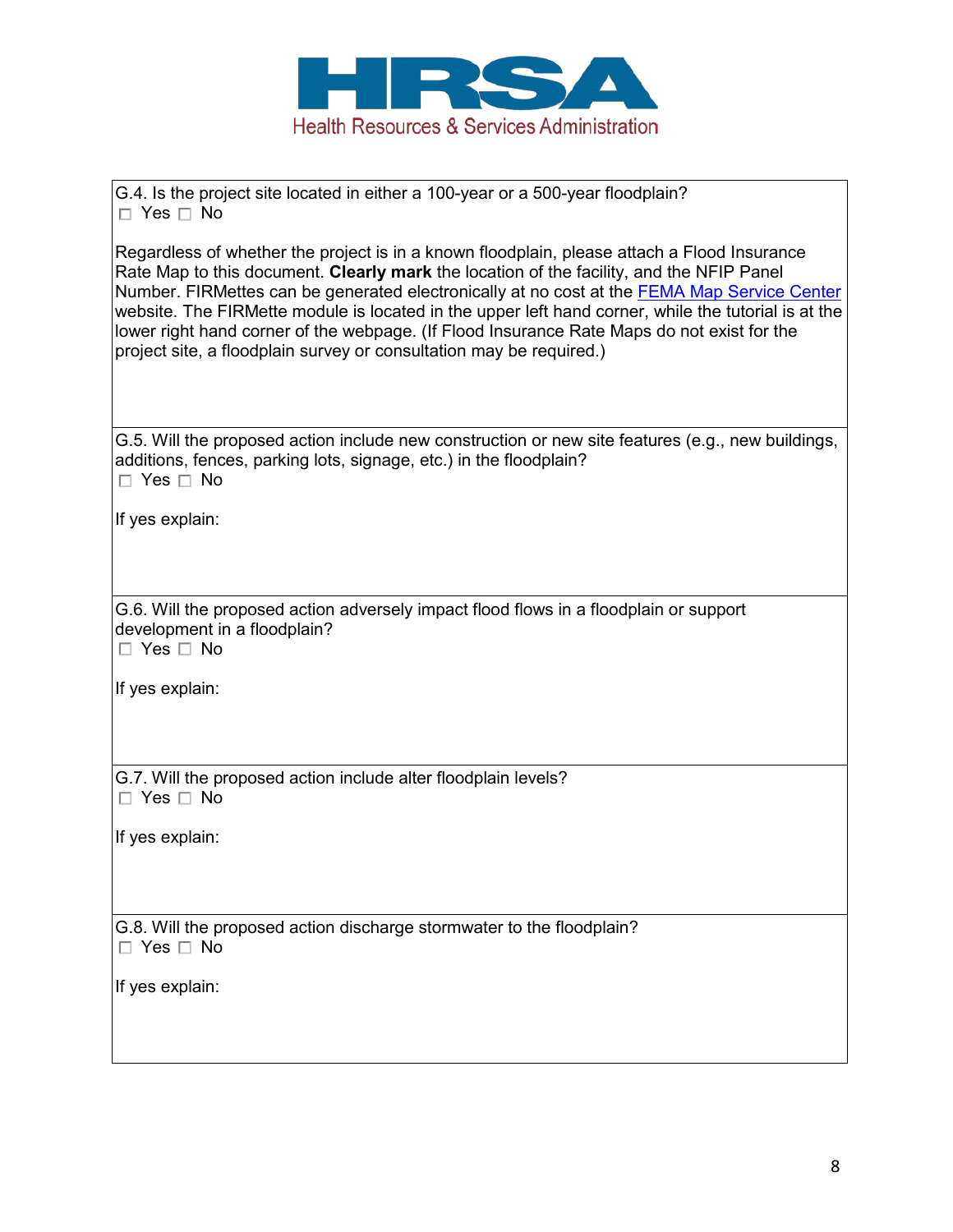

| G.9. Is the project located in a state that borders the Atlantic Ocean, Pacific Ocean, Great Lake,<br>Chesapeake Bay, or Gulf of Mexico?<br>$\Box$ Yes $\Box$ No $\Box$ N/A                                                                                                                                                                                 |
|-------------------------------------------------------------------------------------------------------------------------------------------------------------------------------------------------------------------------------------------------------------------------------------------------------------------------------------------------------------|
| If yes, is your project located in the state's coastal zone?                                                                                                                                                                                                                                                                                                |
| $\Box$ Yes $\Box$ No $\Box$ N/A                                                                                                                                                                                                                                                                                                                             |
| If yes, you may be asked in your NoA to contact your state coastal zone agency for a Section<br>307 Federal Coastal Zone Consistency Determination.                                                                                                                                                                                                         |
| G.10. Will the action adversely affect a specifically designated Wildlife Refuge or Wilderness<br>Area?                                                                                                                                                                                                                                                     |
| For assistance contact your State Fish and Wildlife Agency or the regional office of the U.S. Fish<br>and Wildlife Service, .Bureau of Land Management, U.S. Forest Service, or National Park<br>Service.<br>$\Box$ Yes $\Box$ No                                                                                                                           |
| If yes explain:                                                                                                                                                                                                                                                                                                                                             |
| G.11. Will the action adversely affect a wild, scenic, or recreational river area or create<br>conditions inconsistent with the character of the river? (A consideration for activities that are in<br>or near any wild and scenic waterway including construction of stream/river crossings, intake<br>structures, outfalls, etc.)<br>$\Box$ Yes $\Box$ No |
| If yes explain:                                                                                                                                                                                                                                                                                                                                             |
| G.12. Will the action adversely impact an EPA designated sole source aquifer? (Designation of<br>sole source aquifer puts restrictions and conditions on Federal expenditures, projects, and<br>grants.)<br>$\Box$ Yes $\Box$ No                                                                                                                            |
| If yes explain:                                                                                                                                                                                                                                                                                                                                             |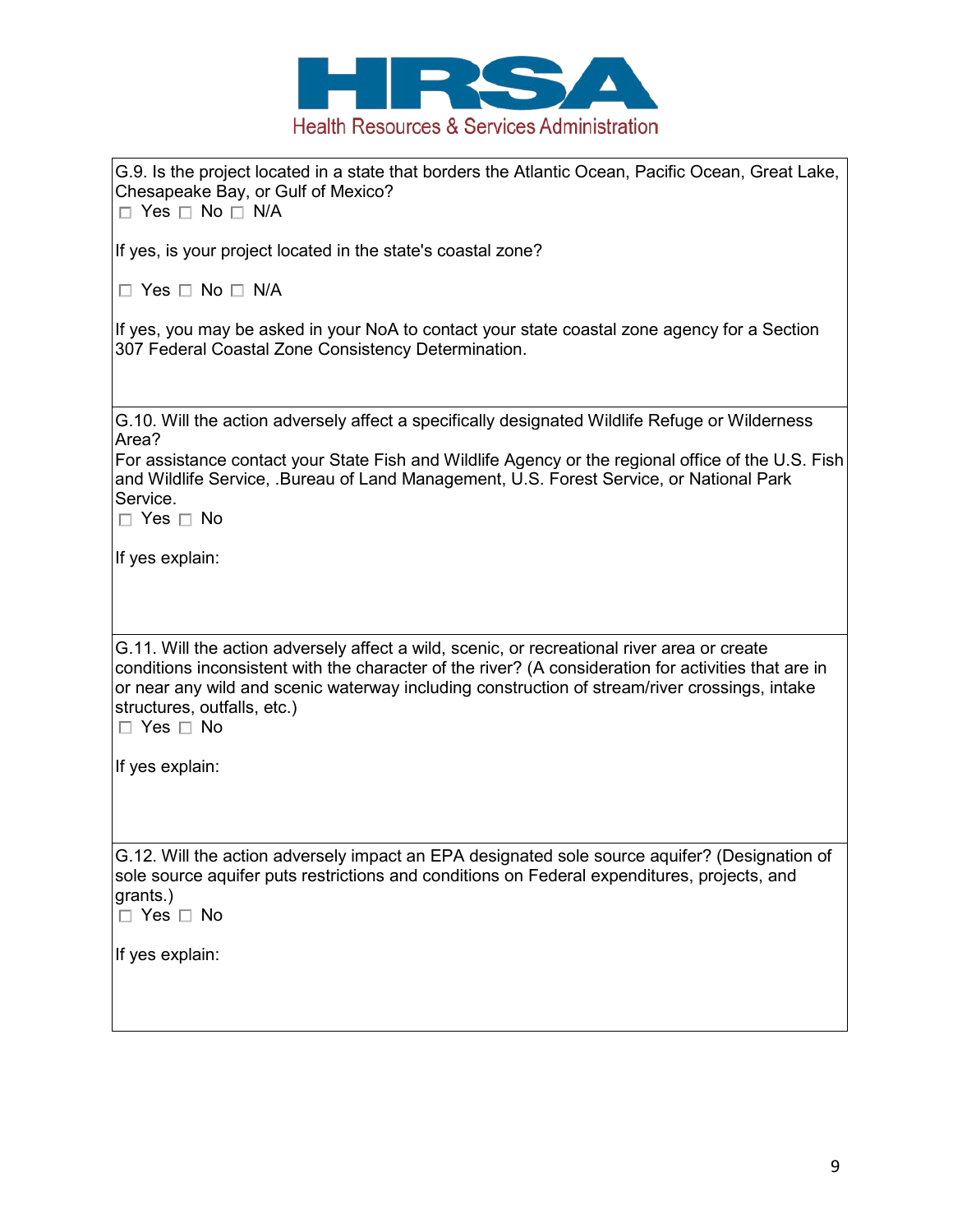

## **H. Pollutants**

This set of questions is concerned with the presence of hazardous, toxic, or petroleum substances at levels which exceed Federal, state, or local regulations or standards requiring action or attention.

H.1. Will the action include renovation of an existing building or ground disturbing activities?  $\Box$  Yes  $\Box$  No

If yes, has a Phase I Environmental Site Assessment been prepared for the property within the last 3 years?

H.2. Will the action take place on a site where past land uses may have led to contamination of soil, surface water, or groundwater?

 $\Box$  Yes  $\Box$  No

If yes explain:

## **I. Health and Safety**

This set of questions is concerned with the potential for adverse impacts to human health and safety from the proposed action.

I.1. Will the action introduce major new sources of unshielded radiation?  $\Box$  Yes  $\Box$  No

If yes explain:

I.2. Will the action require storage of waste pending technology for safe disposal?  $\Box$  Yes  $\Box$  No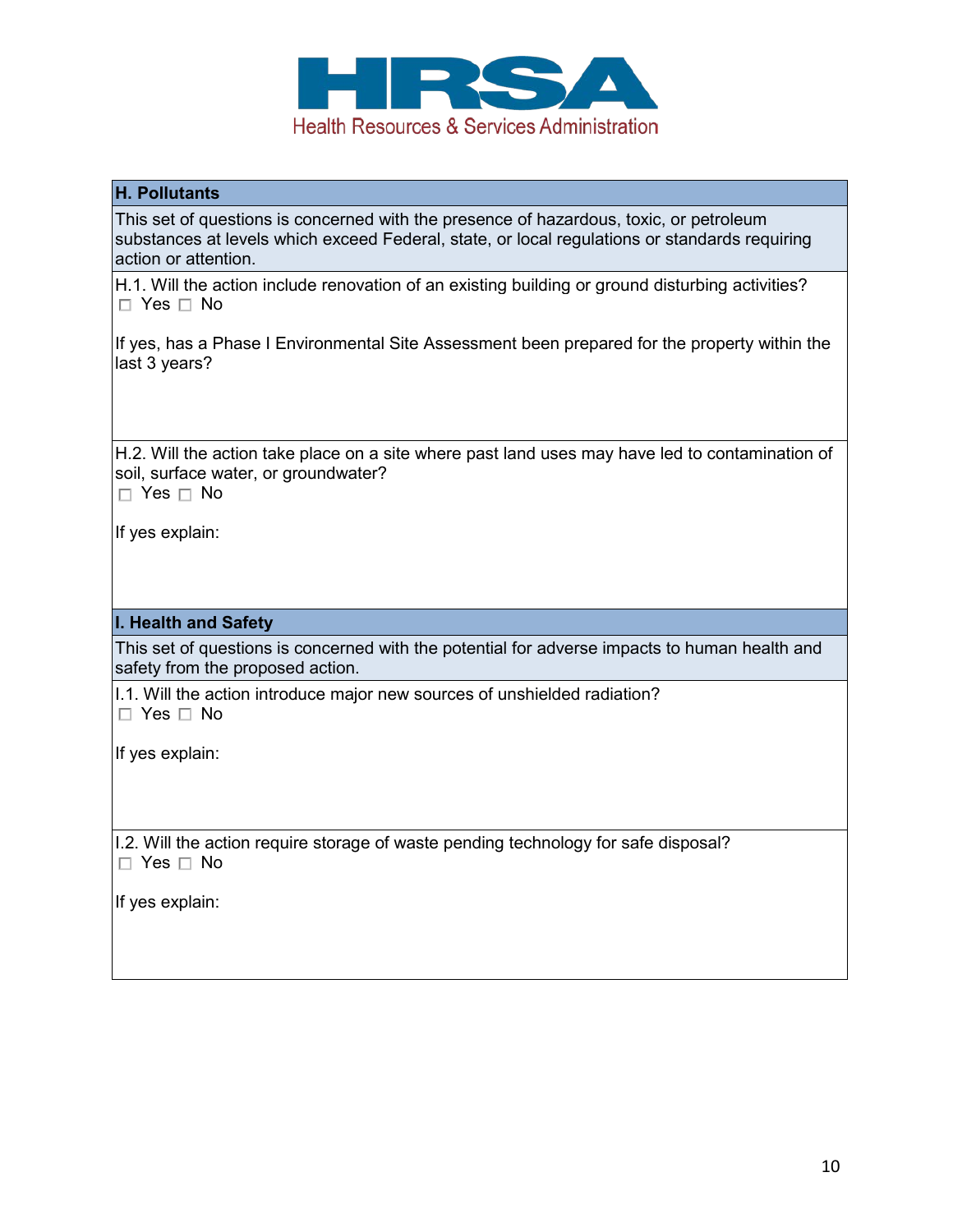

| 1.3. Will the action adversely affect access to transportation, health, education, and/or welfare<br>service?           |
|-------------------------------------------------------------------------------------------------------------------------|
| $\Box$ Yes $\Box$ No                                                                                                    |
| If yes explain:                                                                                                         |
|                                                                                                                         |
| 1.4. Will the action result in changes in genetic engineering directed at the human population?<br>$\Box$ Yes $\Box$ No |
| If yes explain:                                                                                                         |
|                                                                                                                         |
| 1.5. Will the action cause a new, large volume of production of non-recycled items?<br>$\Box$ Yes $\Box$ No             |
| If yes explain:                                                                                                         |
|                                                                                                                         |
| 1.6. Could the action disrupt existing health services' response in case of a disaster?                                 |
| $\Box$ Yes $\Box$ No                                                                                                    |
| If yes explain:                                                                                                         |
|                                                                                                                         |
|                                                                                                                         |
| 1.7. Will the action decrease accessibility to routine health services by altering point-of-service<br>delivery?        |
| $\Box$ Yes $\Box$ No                                                                                                    |
| If yes explain:                                                                                                         |
|                                                                                                                         |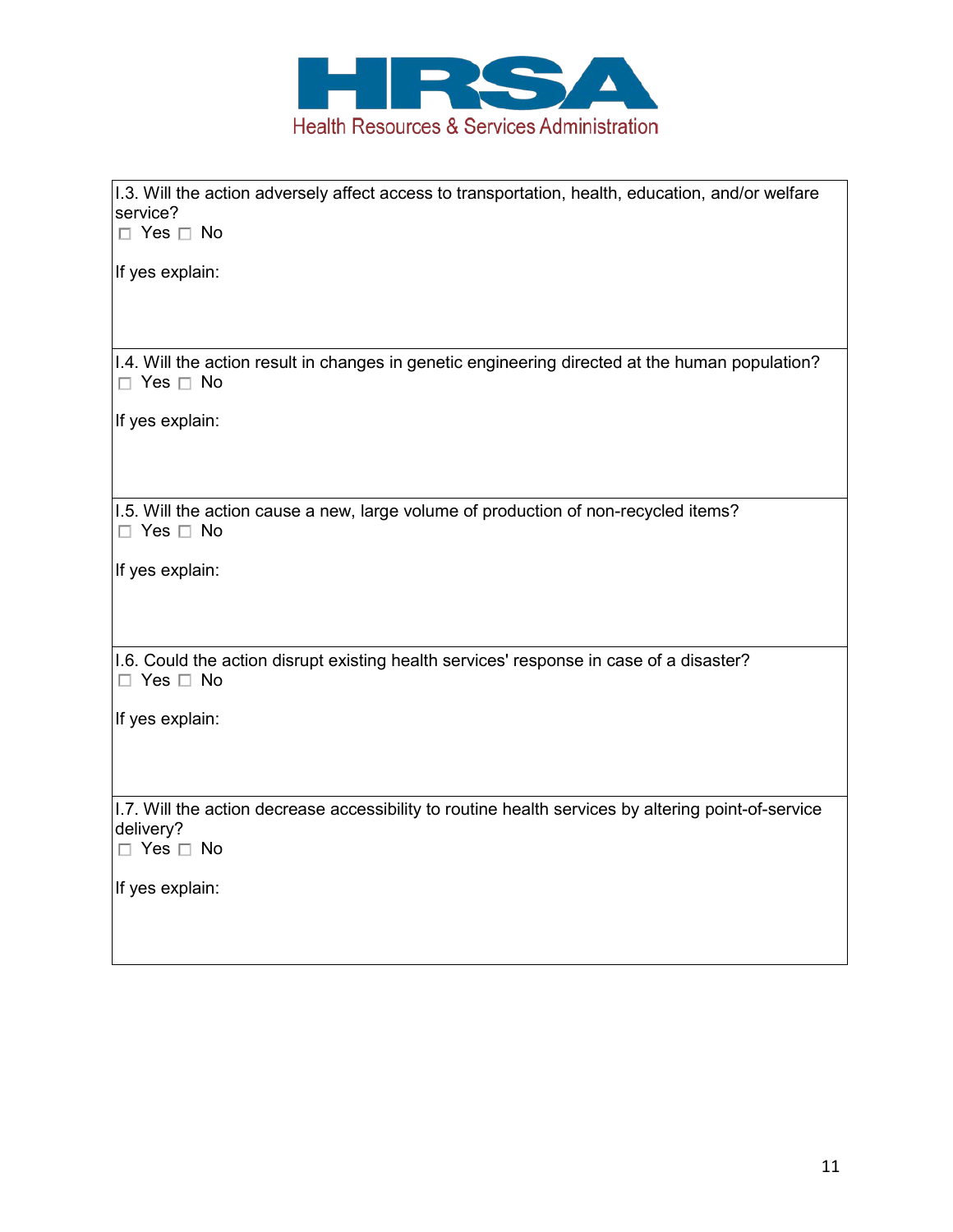

| 1.8. Will the action increase by more than 5% the patient load of the area's routine care<br>services?<br>$\Box$ Yes $\Box$ No                                                     |
|------------------------------------------------------------------------------------------------------------------------------------------------------------------------------------|
| If yes explain:                                                                                                                                                                    |
|                                                                                                                                                                                    |
| J. Environmental Justice (Executive Order 12898)                                                                                                                                   |
| This set of questions is concerned with consistency with Executive Order 12898, Environmental<br>Justice in Minority Populations and Low-Income Populations                        |
| J.1. Are there low-income or minority populations in the vicinity of the proposed action?<br>$\Box$ Yes $\Box$ No                                                                  |
| If yes explain:                                                                                                                                                                    |
|                                                                                                                                                                                    |
| J.2. Will the action have disproportionately high and adverse human health or environmental<br>effects on minority populations and low-income populations?<br>$\Box$ Yes $\Box$ No |
| If yes explain:                                                                                                                                                                    |
| J.3. Will the proposed action displace or relocate low-income or minority populations?                                                                                             |
| $\Box$ Yes $\Box$ No                                                                                                                                                               |
| If yes explain:                                                                                                                                                                    |
|                                                                                                                                                                                    |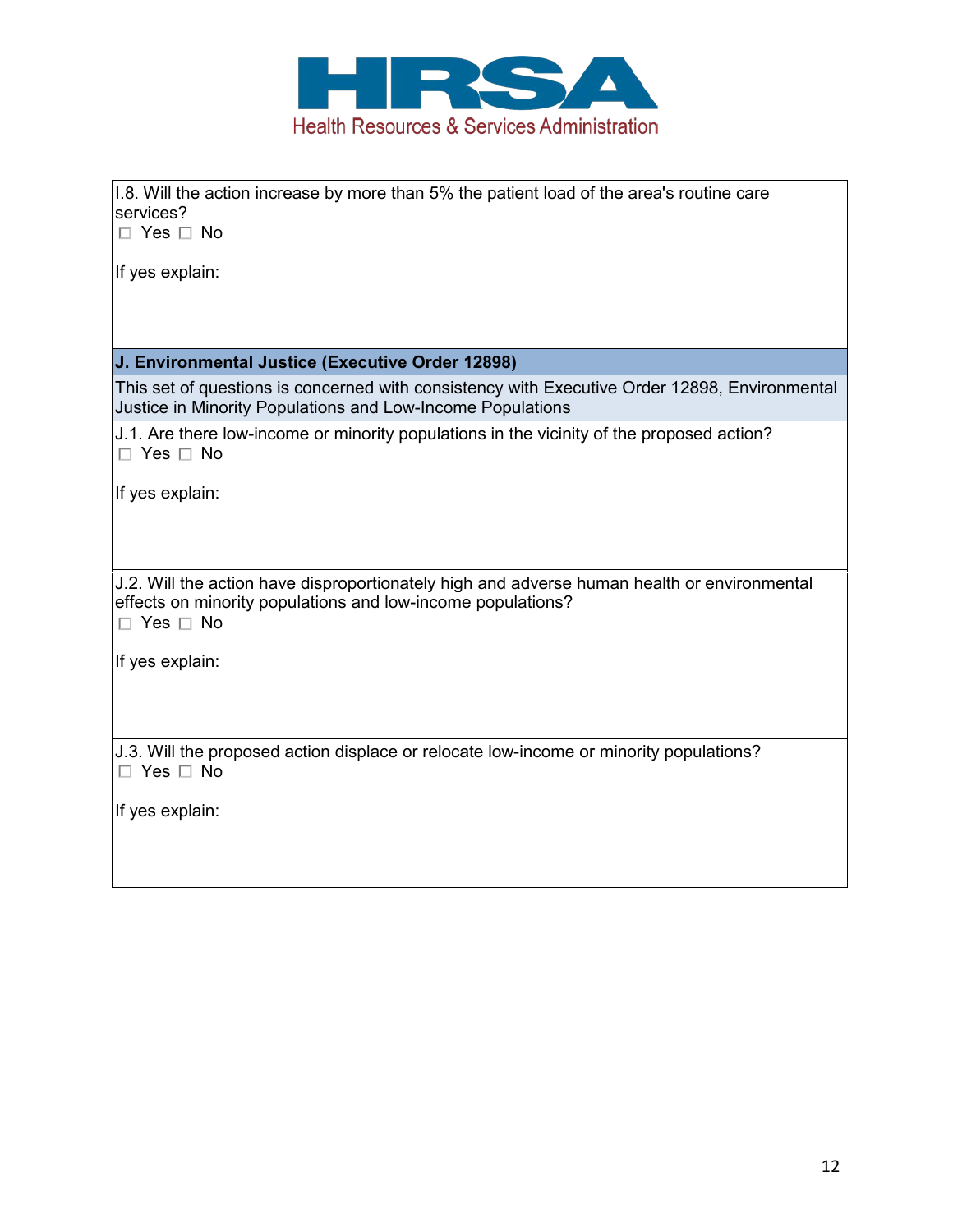

|  |  |  |  |  | K. Other Federal, State, Local, or Tribal Laws |  |
|--|--|--|--|--|------------------------------------------------|--|
|--|--|--|--|--|------------------------------------------------|--|

This set of questions is concerned with consistency with other federal, state, local or tribal laws or requirement imposed for the protection of the environment.

K.1. Will the action convert significant agricultural lands to non-agricultural uses or impact Prime Farmland Soils or Solis of Statewide Importance?

 $\Box$  Yes  $\Box$  No

If yes explain:

K.2. Will the action change traditional use of the land parcel (by rezoning, etc.)?  $\Box$  Yes  $\Box$  No

If yes, has zoning change been requested and/or received? Explain If yes, complete the following: Present Zoning:

Present Use of Site: \_\_\_\_\_\_\_\_\_\_\_\_\_\_\_\_\_\_\_\_\_\_\_\_

Proposed Zoning: \_\_\_\_\_\_\_\_\_\_\_\_\_\_\_\_\_\_\_\_\_\_\_\_

K.3. Will the action have significant adverse direct or indirect effects on park land, other public lands, or areas of recognized scenic or recreational value? (For example, consider how the activity will affect the view?)

 $\Box$  Yes  $\Box$  No

If yes explain:

K.4. Will the action block access to known mineral deposits? (Sand, gravel, clay, stone, or other common building materials are not considered mineral deposits.)  $\Box$  Yes  $\Box$  No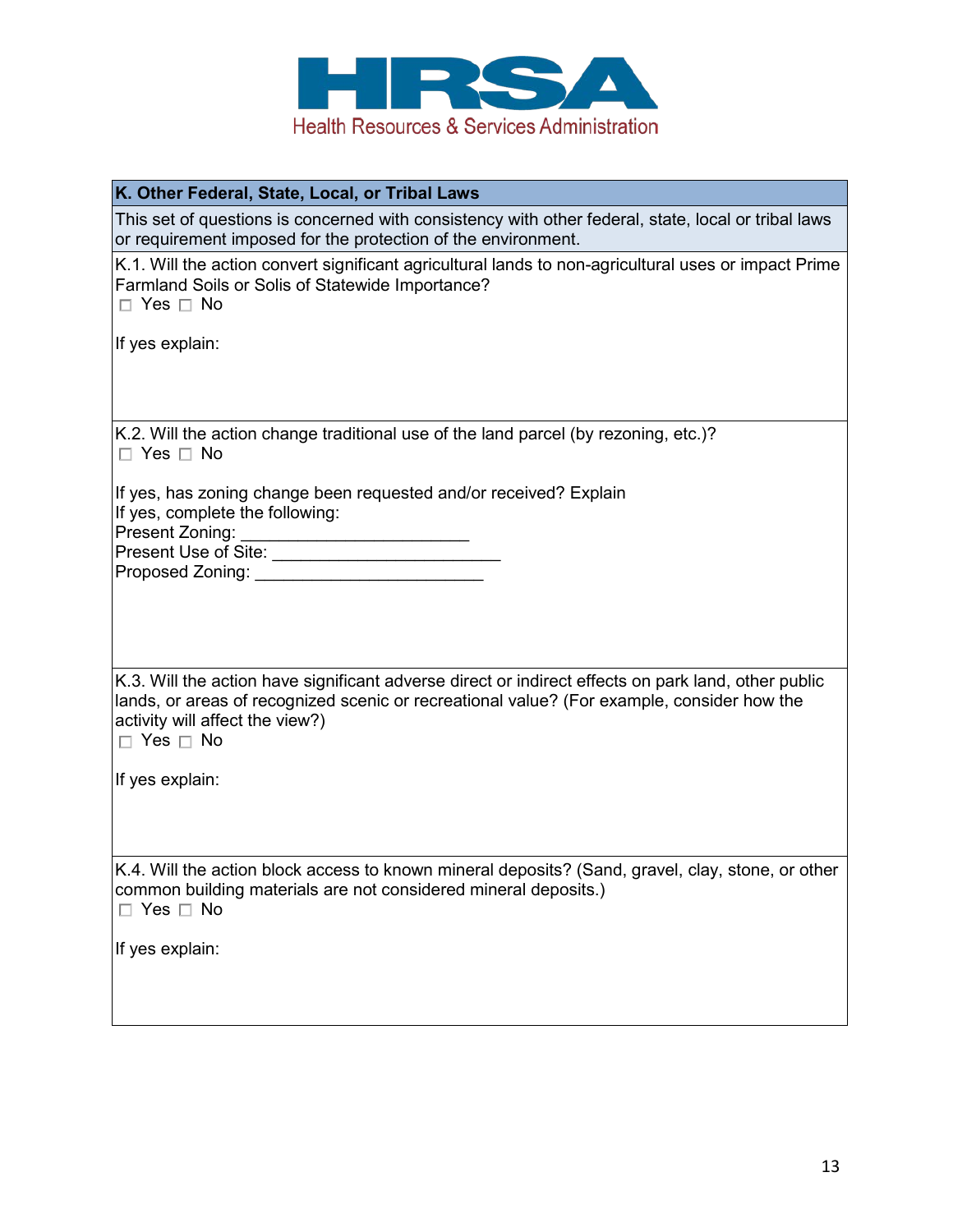

| L. Cumulative Impacts                                                                                                                                                                                                                                                                                                                                                                                                                                                                                                       |
|-----------------------------------------------------------------------------------------------------------------------------------------------------------------------------------------------------------------------------------------------------------------------------------------------------------------------------------------------------------------------------------------------------------------------------------------------------------------------------------------------------------------------------|
| Potential for significant cumulative impact when the proposed action is combined with other<br>past, present and reasonably foreseeable future actions, even though the impacts of the<br>proposed action may not be significant by themselves.                                                                                                                                                                                                                                                                             |
| L.1. Has the area around the project undergone major changes in land use/development?<br>$\Box$ Yes $\Box$ No                                                                                                                                                                                                                                                                                                                                                                                                               |
| If yes explain:                                                                                                                                                                                                                                                                                                                                                                                                                                                                                                             |
| L.2. Are major changes in land use/development planned for the area around the project?<br>$\Box$ Yes $\Box$ No                                                                                                                                                                                                                                                                                                                                                                                                             |
| If yes explain:                                                                                                                                                                                                                                                                                                                                                                                                                                                                                                             |
| L.3. Will the action alter the use of other land by related development of stores, roads, or site<br>changes?<br>$\Box$ Yes $\Box$ No                                                                                                                                                                                                                                                                                                                                                                                       |
| If yes explain:                                                                                                                                                                                                                                                                                                                                                                                                                                                                                                             |
| <b>M. Mitigative Measures</b>                                                                                                                                                                                                                                                                                                                                                                                                                                                                                               |
| Discuss any mitigative measures undertaken to minimize any environmental impacts. For<br>example, utilizing the EPA's Energy Performance Environmental Assessment Tool (EPEAT) or<br>EnergyStar guidance as part of IT selection and purchase criteria, using EPA's Environmentally<br>Preferred Purchasing Guidance for 'green' products and services, or incorporating Sustainable<br>Design or Leadership in Energy and Environmental Design (LEED) standards into<br>alteration/renovation or new construction project. |
| Describe mitigative measures that will be incorporated into the action:                                                                                                                                                                                                                                                                                                                                                                                                                                                     |